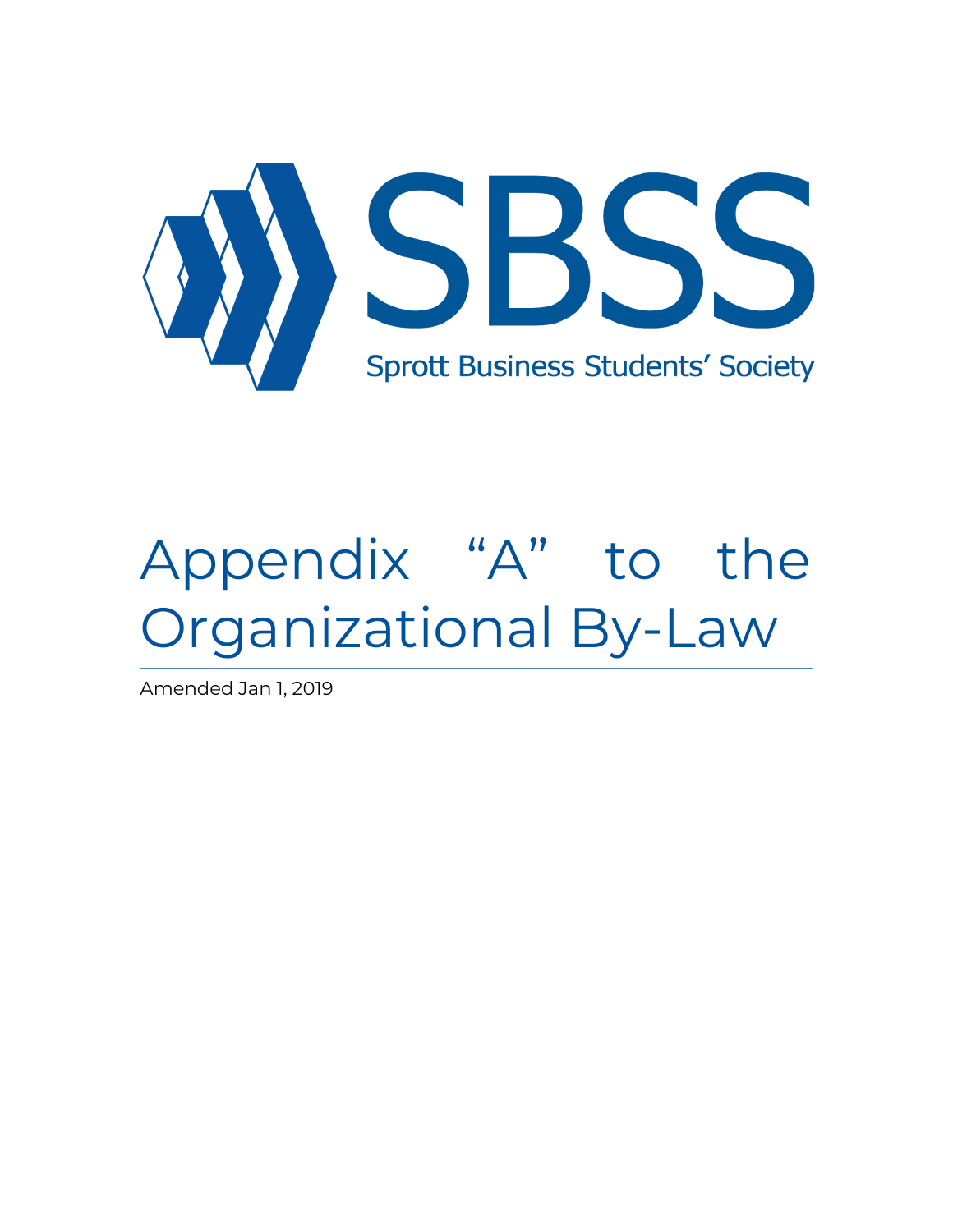### **Mission Statement**

The primary purpose of the SBSS is to facilitate an environment in which students are engaged in the university community and can further develop the professional, social, and academic skills needed to thrive in their future endeavors.

#### **History**

The Sprott Business Students' Society (SBSS) was formed in the summer of 2004 when the Carleton University Commerce Society and the International Business Society merged, to create one organization representing the interests of all business students at the Sprott School of Business. The SBSS is the umbrella club for the various other clubs affiliated with the business school. We are responsible for ensuring the success of our social, academic, athletic, charity and networking

#### **Name**

The SBSS is the only organization that possesses the rights to the following names:

- Carleton Commerce Society
- Carleton University Commerce Society
- Commerce Society
- International Business Society

## **Aims**

The aim of the SBSS is to serve as a communication link between the students at the Sprott School of Business and all other appropriate internal and external entities that are involved with the business school, including but not limiting:

- The faculty and staff at Carleton University and the Sprott School of Business, including the Faculty Board at the business school
- Business Career Management Centre (BCMC)
- All accredited Sprott student clubs
- All accredited clubs at Carleton University, including the Carleton University Students' Association (CUSA)
- Carleton Academic Student Government (CASG)
- Canadian Association of Business Students (CABS)
- Business schools at other universities in Canada